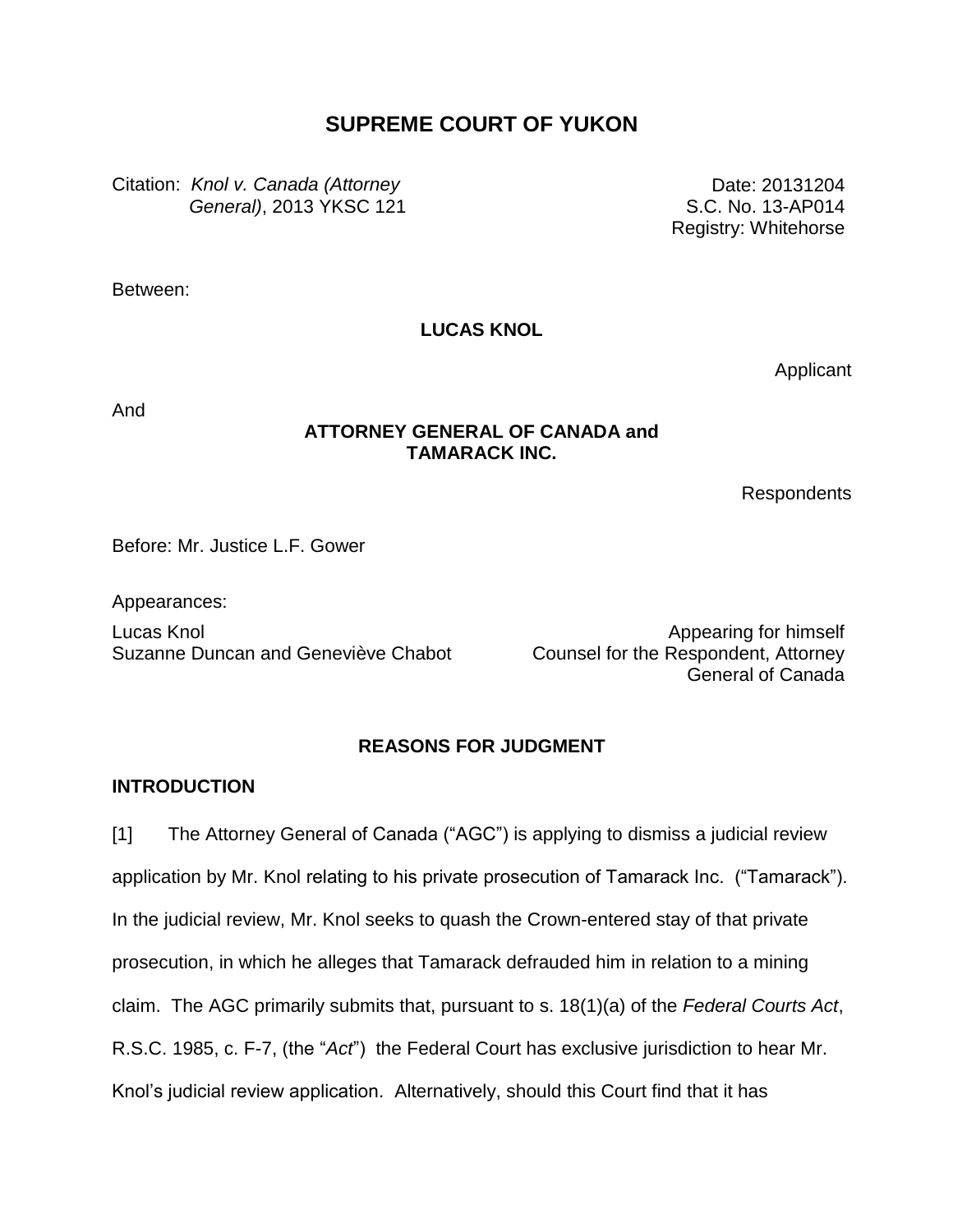jurisdiction to hear Mr. Knol's application, the AGC submits that it ought to decline

jurisdiction in favour of the Federal Court, on the basis that the Federal Court is the more convenient forum.

[2] Mr. Knol submits that the leading case in this area, *Canada (Attorney General) v. TeleZone Inc.*, 2010 SCC 62, ("*TeleZone*") grants concurrent jurisdiction to this Court to hear the judicial review.

## **BACKGROUND**

[3] Mr. Knol swore a private information on August 4, 2011 alleging that:

"...on or about the  $18<sup>th</sup>$  day of April 2008, Tamarack Inc. did by deceit, falsehood or other fraudulent means defraud Lucas Knol of property, to wit: a mining claim in Dawson City, Yukon Territory, described as Dodger 5, contrary to section 380 (1) of the Criminal Code."

This charge was indictable and within the jurisdiction of the Supreme Court because of the presumed value of the property. Tamarack elected to be tried by a Supreme Court judge alone and the matter was set for a preliminary inquiry.

[4] The preliminary inquiry was held on September 10, 2012 and a Deputy Territorial Court Judge discharged Tamarack. Mr. Knol applied to this Court for judicial review of that discharge. On April 19, 2013, I granted Mr. Knol's application for *certiorari* and remitted the matter back to the Territorial Court together with an order of *mandamus* requiring that Tamarack be committed to stand trial. The committal was ordered on May 24, 2013. On June 3, 2013, Mr. Knol filed his indictment on this charge. On July 3, 2013, Noel Sinclair, counsel for the AGC, directed the clerk to make an entry on the record that the proceedings were to be stayed.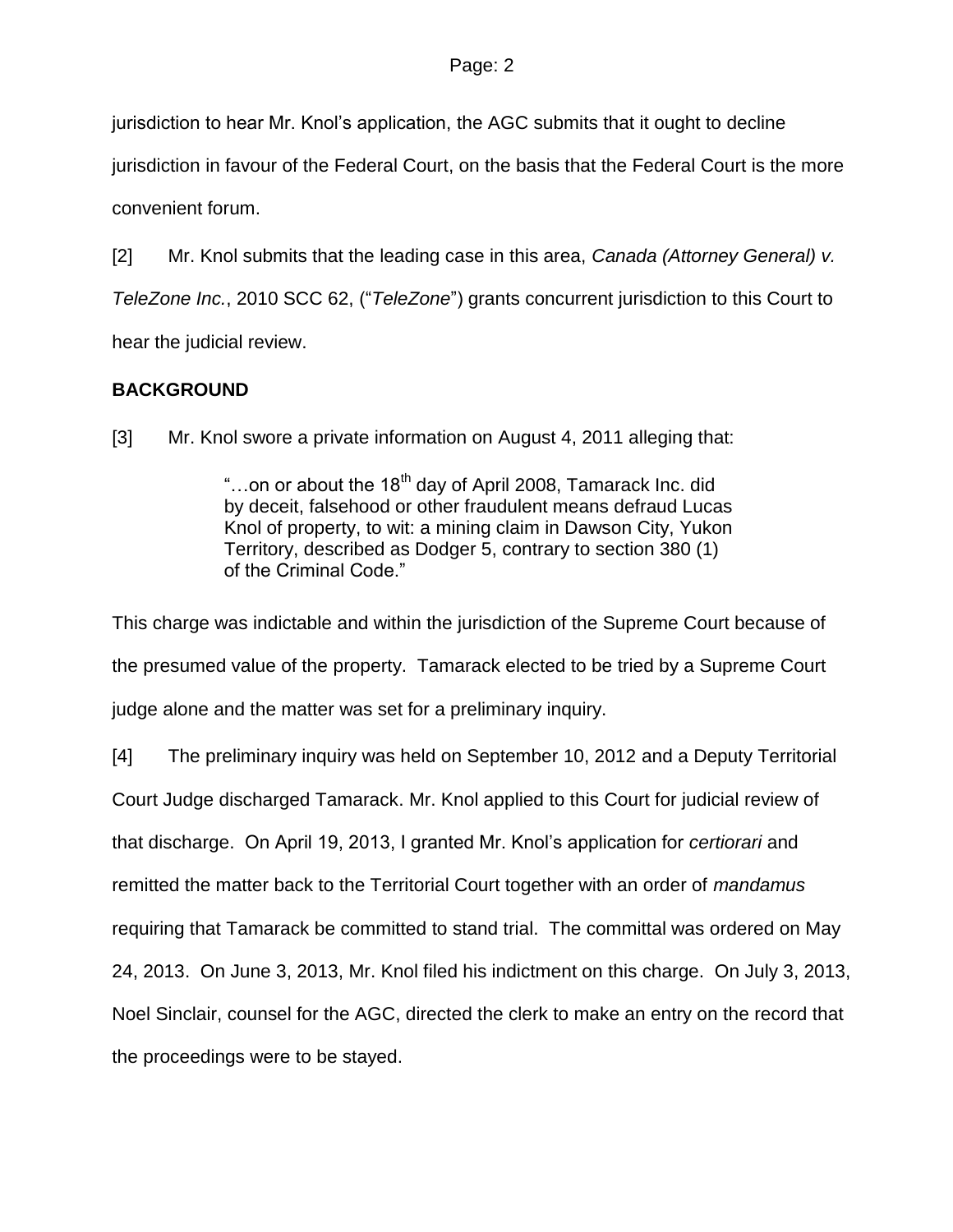#### Page: 3

[5] On August 5, 2013, Mr. Knol filed a further application for judicial review seeking an order:

> "1. to quash the notice of stay by the Attorney General of July 3, 2013 by order of certiorari. 2. the accused to stand trial as charged by order of mandamus [as written]..."

[6] On October 4, 2013, on the grounds indicated above, the AGC filed its application

to dismiss Mr. Knol's application for judicial review. The AGC's application was heard on

November 13, 2013.

#### **ANALYSIS**

[7] Section 18(1)(a) of the *Act* provides:

"18. (1) Subject to section 28, the Federal Court has exclusive original jurisdiction

(a) to issue an injunction, writ of certiorari, writ of prohibition, writ of mandamus or writ of quo warranto, or grant declaratory relief, against any federal board, commission or other tribunal;…"

[8] There is no question that Mr. Knol is asking for relief in the nature of *certiorari* and *mandamus* in his application to quash the AGC's stay of proceeding. The next question is whether Mr. Sinclair, acting as counsel for the AGC, falls within the definition of "any federal board, commission or other tribunal" in s. 18(1)(a).

[9] Section 2 of the *Act* contains the following definition:

""Federal board, commission or other tribunal" means any body, person or persons having, exercising or purporting to exercise jurisdiction or powers conferred by or under an Act of Parliament or by or under an order made pursuant to a prerogative of the Crown…"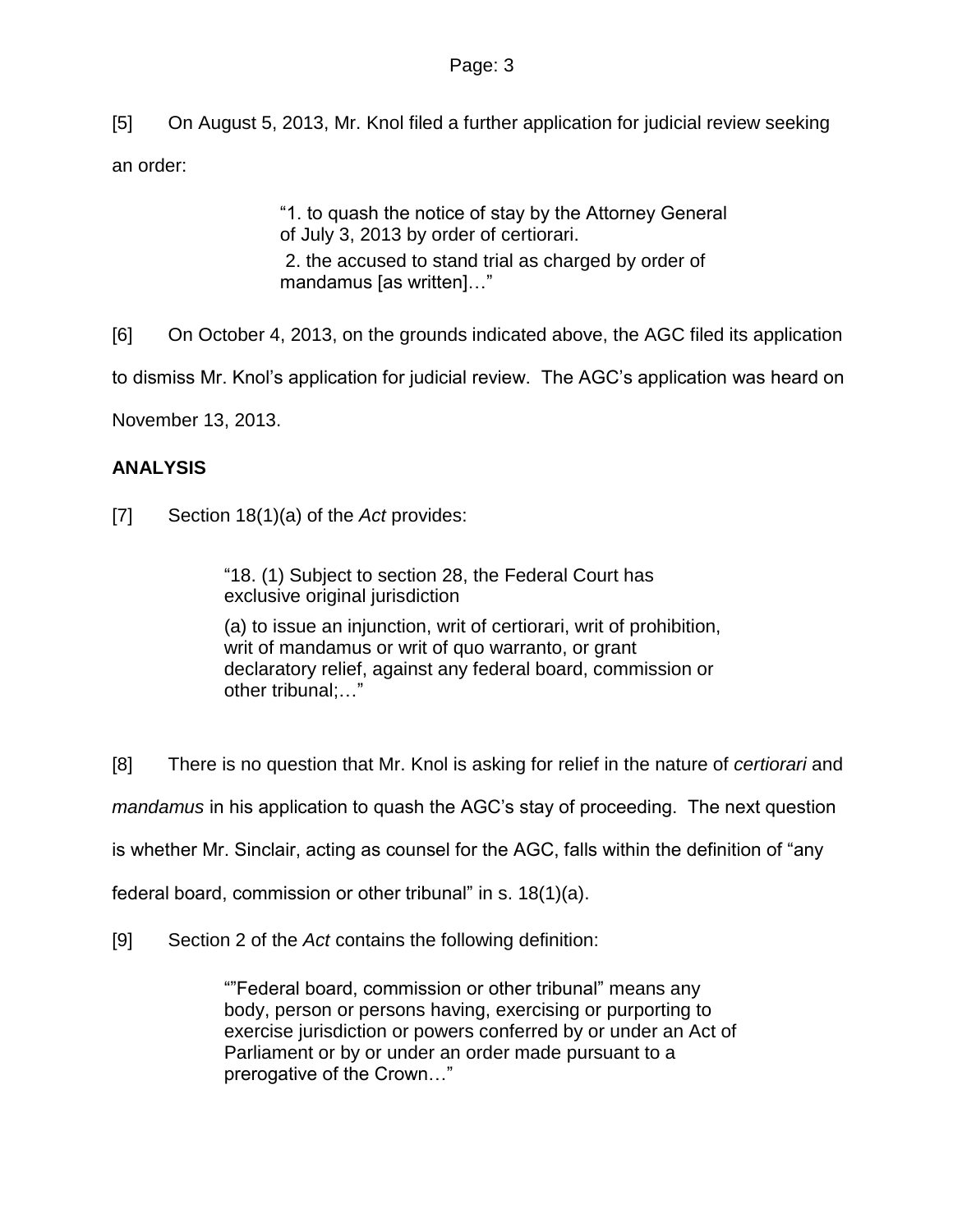[10] The AGC is exclusively responsible for the prosecution of criminal offences in the Yukon Territory. Section 2 of the *Criminal Code*, R.S.C. 1985, c. C-46, (the "*Code*") contains the following definition:

" "Attorney General"

… (b) with respect to the Yukon Territory … in respect of a … contravention of, any Act of Parliament …means the Attorney General of Canada and includes his or her lawful deputy…"

[11] Federal Crown prosecutors are appointed and perform their duties pursuant to two

Acts of Parliament: the *Department of Justice Act*, R.S.C. 1985, c. J-2, section 5; and the

*Director of Public Prosecutions Act*, S.C. 2006, c. 9, s. 121, section 3(3). In particular,

s.3(1) of the latter *Act* authorizes the Attorney General to appoint a Director of Public

Prosecutions who, pursuant to subsection (3) "under and on behalf of the Attorney

General,":

"(a) initiates and conducts prosecutions on behalf of the Crown …; [and]

…

(f) exercises the authority of the Attorney General respecting private prosecutions, including to intervene and assume the conduct of - or direct the stay of - such prosecutions; …"

[12] The discretion to stay prosecutions is specifically provided for in s. 579(1) of the

*Code*, which reads:

"The Attorney General or counsel instructed by him for that purpose may, at any time after any proceedings in relation to an accused or a defendant are commenced and before judgment, direct the clerk or other proper officer of the court to make an entry on the record that the proceedings are stayed by his direction, and such entry shall be made forthwith thereafter, whereupon the proceedings shall be stayed accordingly and any recognizance relating to the proceedings is vacated."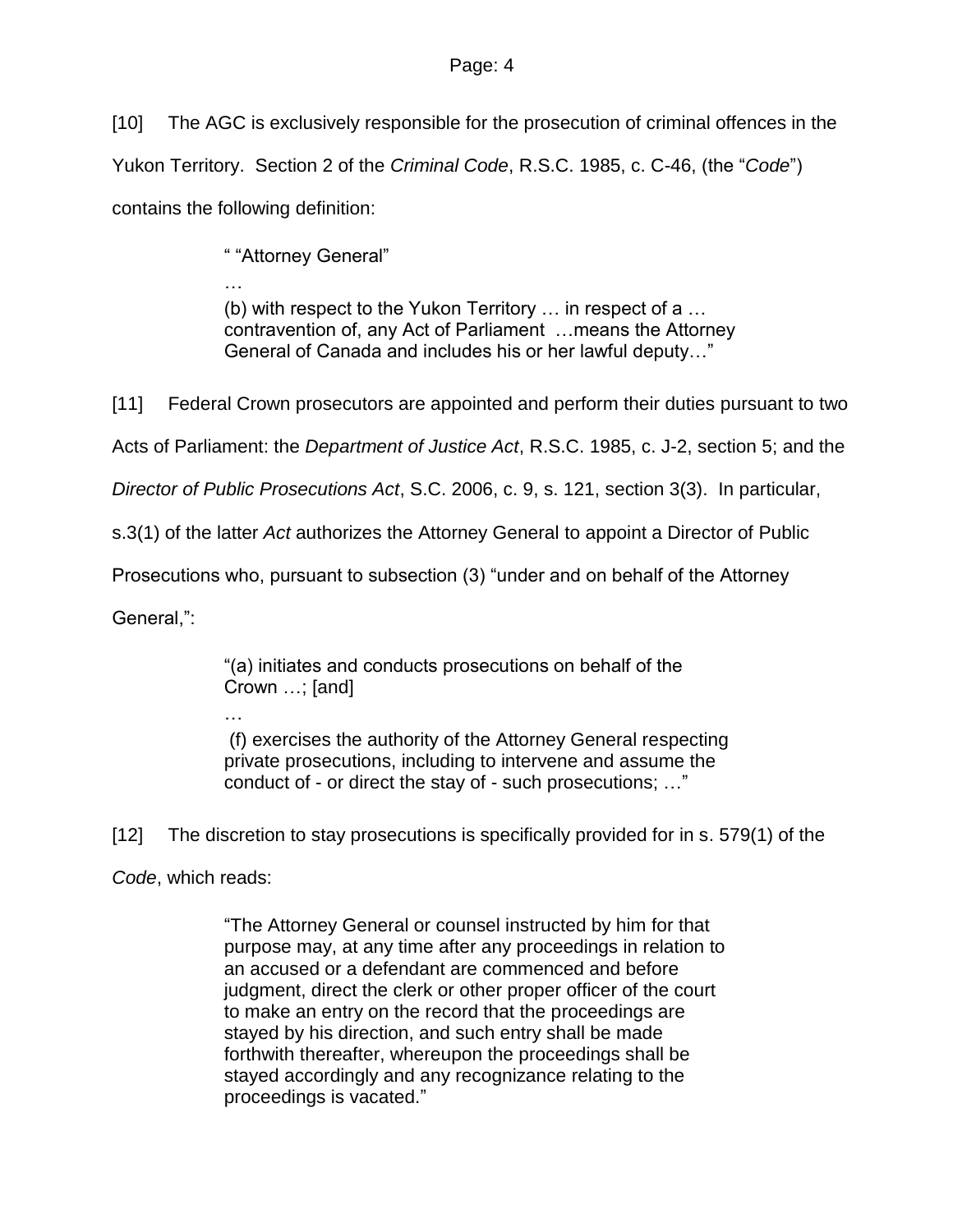[13] The jurisprudence also clearly establishes the power of the Attorney General to

stay private prosecutions: see *Krieger v. Law Society of Alberta*, 2002 SCC 65.

[14] In *TeleZone*, cited above, Binnie J, speaking for the Supreme Court, at para. 3,

pointed out that the wording "federal board, commission or other tribunal" in s.2(1) of the

*Federal Courts Act* is extremely broad and encompasses most federal actors, both

institutional and individual:

"[3] The definition of "federal board, commission or other tribunal" in the Act is sweeping. It means "any body, person or persons having, exercising or purporting to exercise jurisdiction or powers conferred by or under an Act of Parliament or by or under an order made pursuant to a prerogative of the Crown" (s. 2), with certain exceptions, not relevant here, e.g., decisions of Tax Court judges. The federal decision makers that are included run the gamut from the Prime Minister and major boards and agencies to the local border guard and customs official and everybody in between…."

[15] I am satisfied that the Crown prosecutor, Mr. Sinclair, was acting as counsel for the Attorney General when he directed a stay of the private indictment on July 3, 2013, and therefore fell within the definition of "federal board, commission or other tribunal" in s. 18(1)(a) of the *Act*. In doing so, I am further satisfied that he was, pursuant to s. 2 of the *Act*, "exercising or purporting to exercise jurisdiction or powers conferred by or under an Act of Parliament", i.e. s. 579(1) of the *Code*. Accordingly, s 18(1)(a) of the *Act* applies, giving the Federal Court "exclusive original jurisdiction" to deal with Mr. Knol's application to quash the Attorney General's decision to direct the stay. Thus, Mr. Knol's application for judicial review is not one which can be pursued in this Court.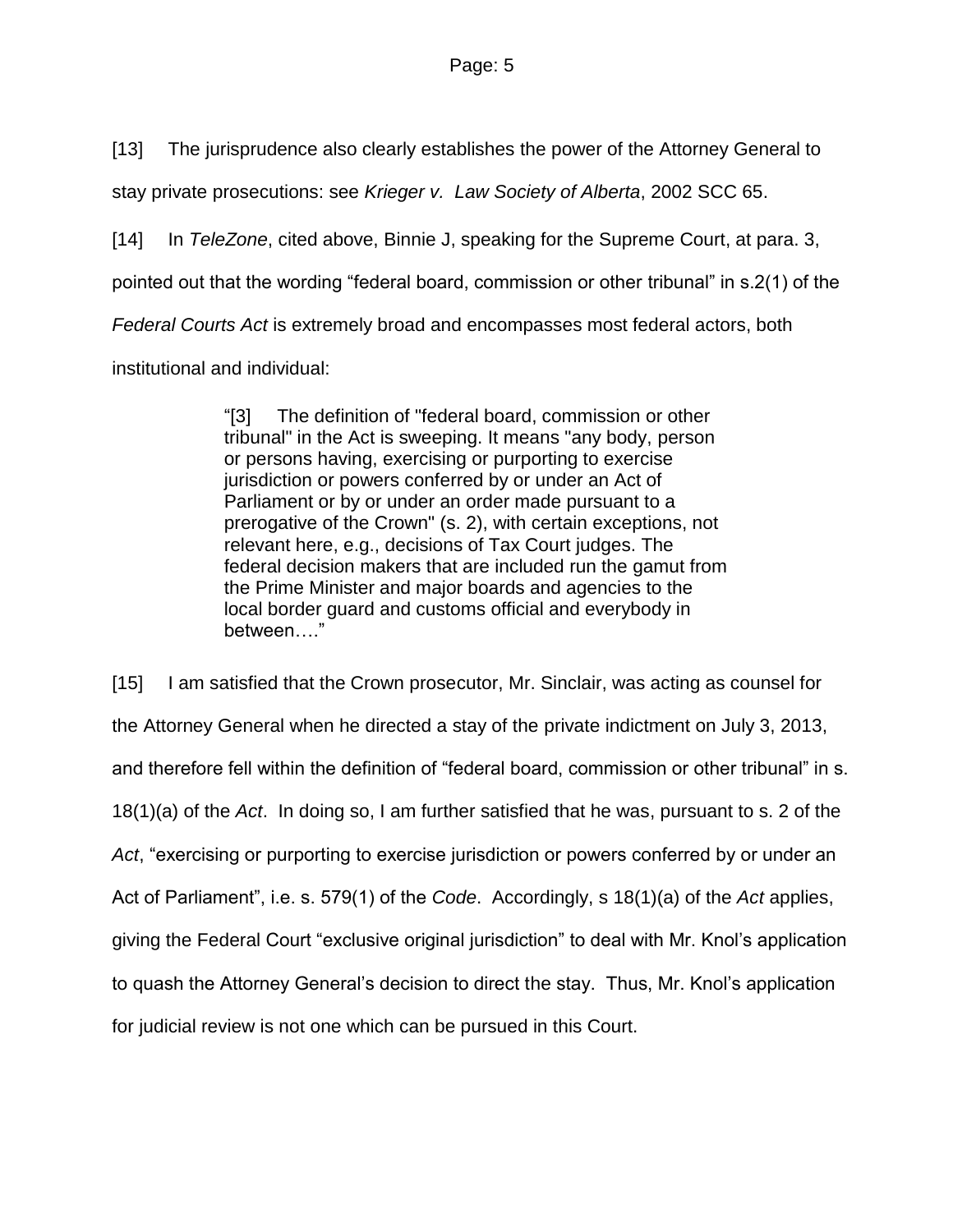[16] I find support for my decision here in *Joe v. Canada (A.G.)*, 2008 YKSC 68.

Although that case predated *TeleZone*, it is otherwise on all fours with the case at bar.

After Mr. Joe swore a private information against two RCMP officers, the Attorney

General intervened and directed a stay of proceedings. Mr. Joe sought to have the stay

quashed and the criminal proceedings resumed by way of an application for judicial

review filed in this Court. The Attorney General made a preliminary motion to strike Mr.

Joe's application on the basis that an application of that kind was within the exclusive

jurisdiction of the Federal Court pursuant to s. 18(1) of the *Federal Courts Act*. Deputy

Justice Groberman, as he then was, agreed and struck Mr. Joe's application. At para. 9,

he stated:

"The current proceedings are proceedings in the nature of *certiorari* to quash the decision of the Attorney General of Canada to direct a stay of proceedings. In directing a stay, the Attorney General was exercising powers conferred under the Criminal Code. A plain reading of the statutory provisions supports the position put forward by the applicant. The Attorney General was a "federal board, commission or other tribunal", and is subject to judicial review only in the Federal Court."

[17] Mr. Knol's submits that *TeleZone* grants concurrent jurisdiction to both this Court and the Federal Court. In the circumstances of this case, that submission is misguided. [18] In *TeleZone*, the plaintiff was seeking damages against the Federal Crown in the Ontario Superior Court of Justice for breach of contract, negligence and unjust enrichment. It alleged that the damages arose from a decision of Industry Canada to not grant it a cell phone service licence. The Attorney General of Canada challenged the jurisdiction of the Ontario Superior Court on the ground that the claim constituted a collateral attack on Industry Canada's decision and therefore, pursuant to s.18 of the *Act*,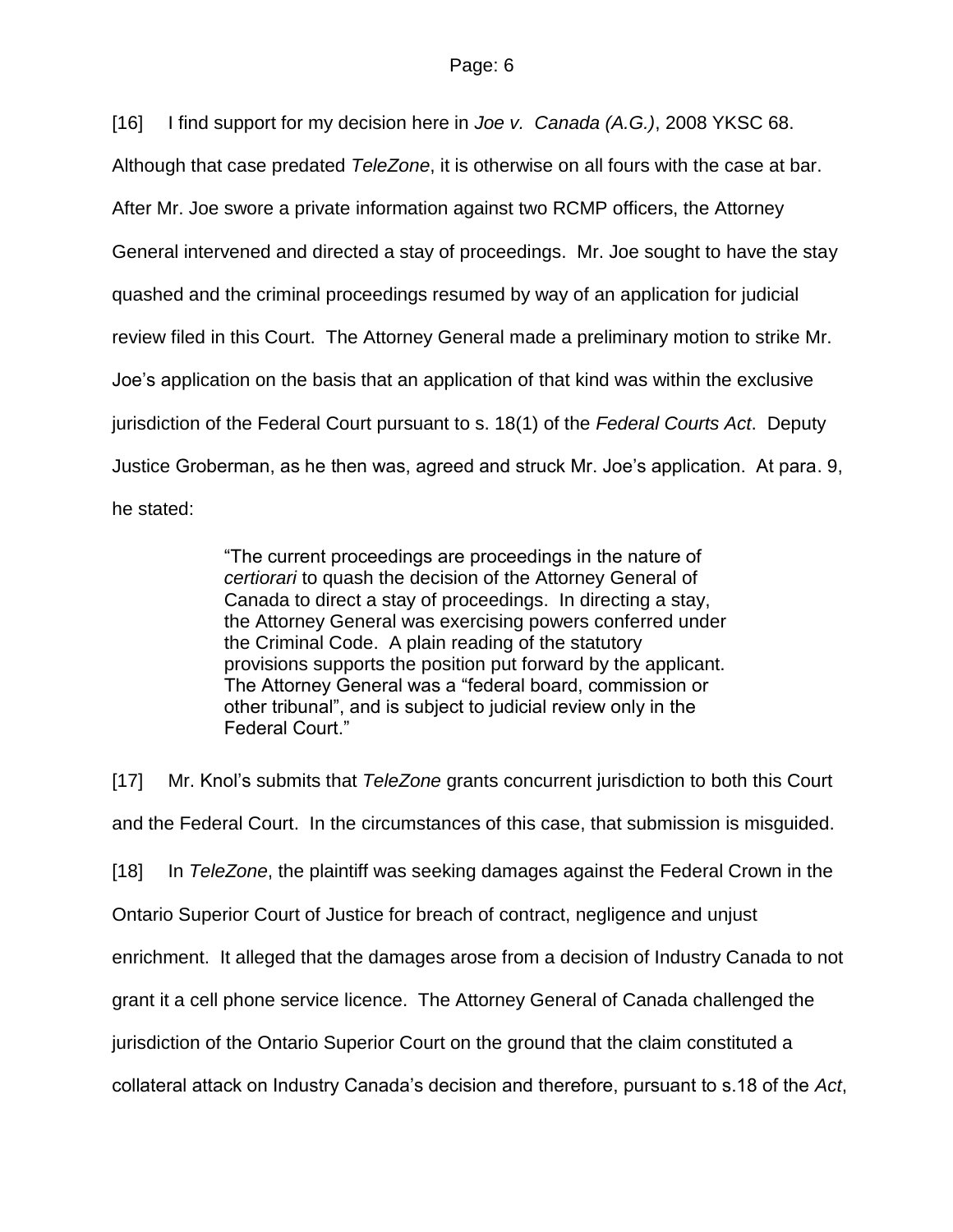was within the exclusive jurisdiction of the Federal Court. The Supreme Court in

*TeleZone* held that where a claimant seeks compensation and damages for a decision

made by a "federal board, commission or other tribunal", but does not seek to quash or

otherwise invalidate the decision itself, then s. 17(1) of the *Federal Courts Act* applies,

which grants the Federal Court and provincial superior courts "concurrent original

jurisdiction in all cases in which relief is claimed against the Crown". However, where a

claimant seeks only relief in any one of the four forms listed in s. 18(1)(a), including

*certiorari* and *mandamus*, then the Federal Court has exclusive jurisdiction.

[19] At para. 47, Binnie J stated:

"An application for judicial review under the *Federal Courts Act* combines an allegation that a federal authority has acted contrary to the substantive principles of public law, along with a claim for one of the kinds of relief listed in s. 18(1) [*certiorari*, prohibition, *mandamus* or *quo warranto*]. It is only this procedure that is in the exclusive jurisdiction of the Federal Court. As the Court recently observed in *Canada (Citizenship and Immigration) v. Khosa*, [2009 SCC 12,](http://www.lexisnexis.com/ca/legal/search/runRemoteLink.do?A=0.870340067003353&bct=A&service=citation&risb=21_T18753367042&langcountry=CA&linkInfo=F%23CA%23SCC%23sel1%252009%25year%252009%25decisiondate%252009%25onum%2512%25) [\[2009\] 1 S.C.R. 339,](http://www.lexisnexis.com/ca/legal/search/runRemoteLink.do?A=0.9585025080458833&bct=A&service=citation&risb=21_T18753367042&langcountry=CA&linkInfo=F%23CA%23SCR%23vol%251%25sel1%252009%25page%25339%25year%252009%25sel2%251%25) "[t]he genesis of the *Federal Courts Act* lies in Parliament's decision in 1971 to remove from the superior courts of the provinces the jurisdiction over prerogative writs, declarations, and injunctions against federal boards, commissions and other tribunals" (para. 34). Section 18 does *not* say that a dispute over the lawfulness of exercise of statutory authority cannot be assessed in the course of a trial governed by the *Crown Liability and Proceedings Act* brought in the provincial superior court or pursuant to s. 17 of the *Federal Courts Act* itself." (my emphasis)

Later, at para. 79, Binnie J. clarified that TeleZone was not attempting to nullify or set aside the decision by Industry Canada, but only to seek the damages flowing from it:

> "79 TeleZone is not attempting to nullify or set aside the Minister's order. Its case is that the Minister, in deciding not to issue a licence to TeleZone, acted in breach of his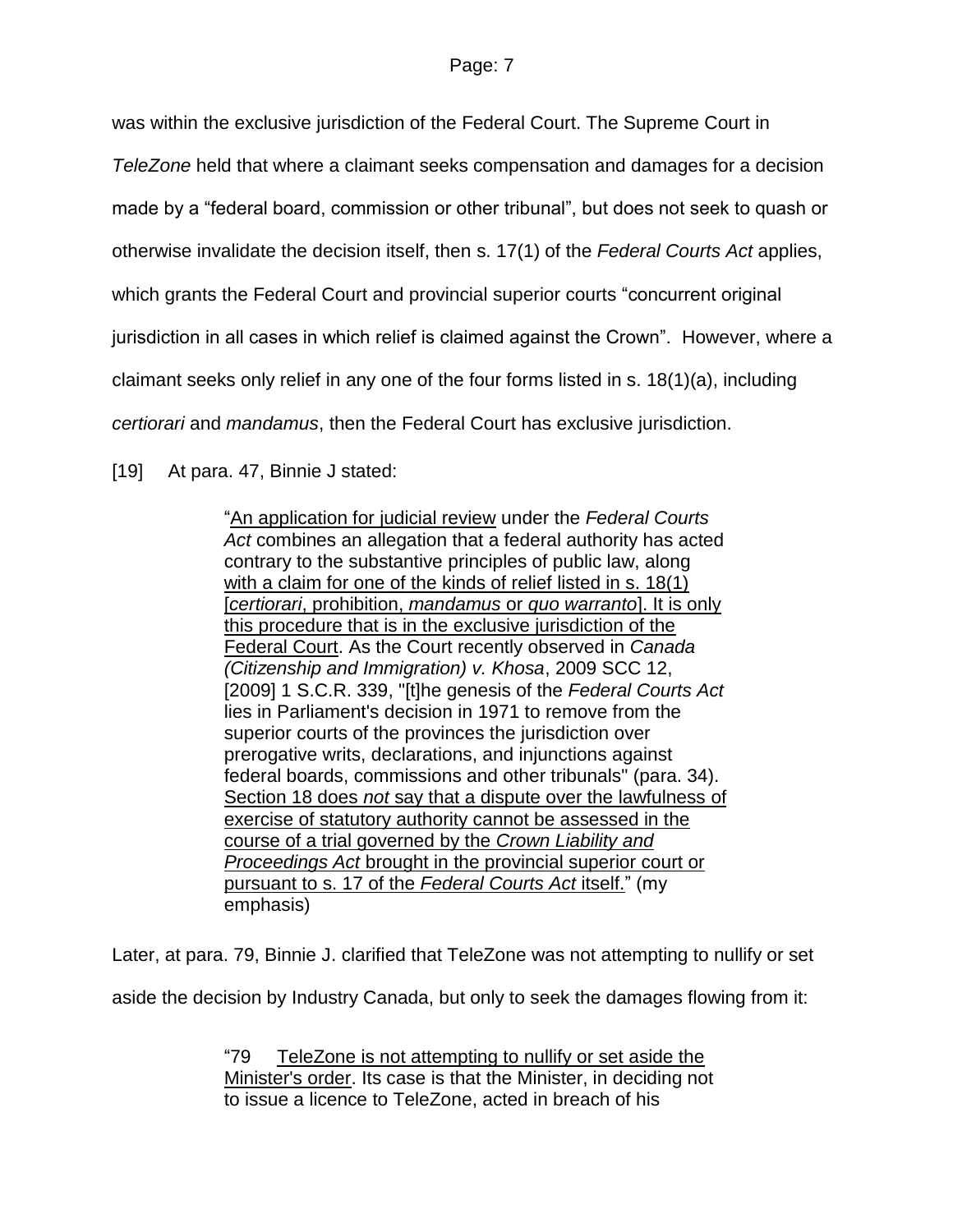#### Page: 8

contractual and equitable duties or in breach of a duty of care. TeleZone does not say that the Minister's decision should be quashed. On the contrary, TeleZone's causes of action in contract, tort and equity are predicated on the finality of that decision excluding TeleZone from participation in the telecommunications market, thereby (it says) causing it financial loss. Nor does TeleZone seek to deprive the Minister's decision of any legal effect. It does not challenge the licences issued to its competitors. It does not seek to undo what was done. It complains about what was *not* done, namely fulfilment by Industry Canada of its alleged contractual and equitable duties and its duty of care towards TeleZone itself." (my emphasis)

[20] In the case at bar, Mr. Knol's application for judicial review is solely focused on

quashing, by *certiorari*, the Attorney General's stay, and restoring, by *mandamus*, the

committal to stand trial. Therefore, it falls squarely within s. 18(1)(a) of the *Act*.

[21] Having concluded that this Court has no jurisdiction to hear Mr. Knol's application,

it is unnecessary for me to deal with the alternative argument by the AGC that, in any

event, the Federal Court is the more convenient forum.

## **POSTSCRIPT**

[22] Mr. Knol has the option of bringing his judicial review application in the Federal

Court. Should he do so, he will have to apply to extend the 30 day limitation period in s.

18.1(2) of the *Federal Courts Act*, which reads:

"An application for judicial review in respect of a decision or an order of a federal board, commission or other tribunal shall be made within 30 days after the time the decision or order was first communicated by the federal board, commission or other tribunal to the office of the Deputy Attorney General of Canada or to the party directly affected by it, or within any further time that a judge of the Federal Court may fix or allow before or after the end of those 30 days."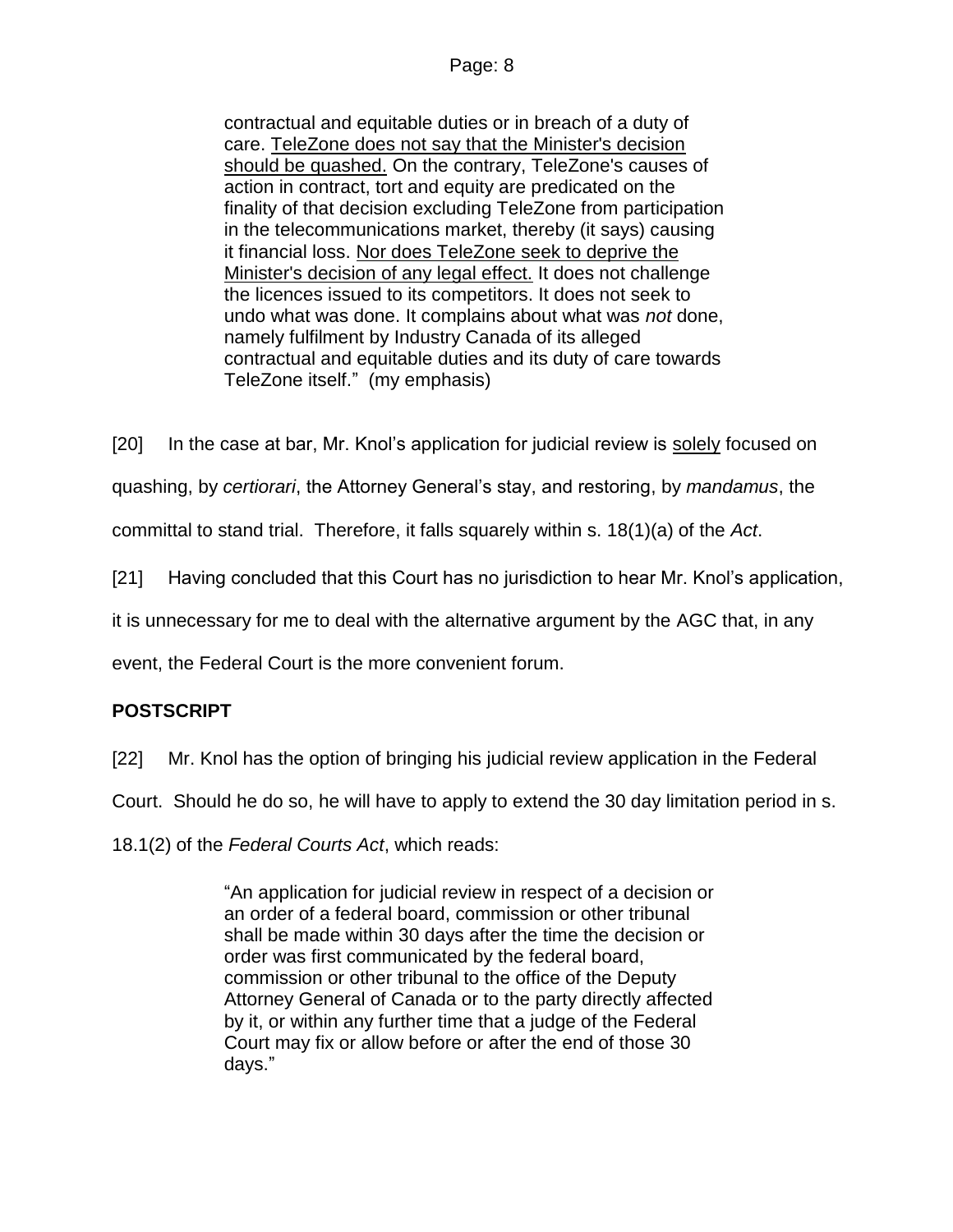#### Page: 9

[23] Counsel for the AGC in this hearing has fairly indicated that, should Mr. Knol make such an application for an extension of time, the AGC would neither consent nor oppose, but would only make representations to the Federal Court on the factual record.

[24] In this regard, Mr. Knol asserted in his written submissions that he has already filed a notice of application for judicial review in the Federal Court. He says he did so by faxing his application to the Vancouver Registry on August 2, 2013. Mr. Knol further asserts that on August 7, 2013, he received a letter from Registry Officer, Sandra McPherson, informing him that she was directed by Mr. Justice Harrington not to accept his notice of application for filing. The ACG's counsel has asked Mr. Knol to provide a copy of Ms. McPherson's letter, however he has failed to do so.

[25] In an affidavit filed by the ACG in the within application, a paralegal employed by the Federal Department of Justice in Whitehorse, Yukon, has deposed that counsel for the ACG spoke with Ms. McPherson and another Registry Officer in the Vancouver Registry and was informed that there is no record in that Registry of either an application filed by Mr. Knol in August 2013, or a direction by Mr. Justice Harrington not to accept his application. Counsel was also informed that there is no record of a letter sent to Mr. Knol advising him of this alleged direction.

[26] Further, the deponent in the affidavit filed by the AGC stated that one of Mr. Knol's reasons for not providing a copy of Ms. McPherson's letter (confirmed by a copy of his email) is that he questioned its relevance. However, Mr. Knol himself raised the very issue of the Federal Court's refusal to file his notice of application in his written submissions on this application relating to the issue of the most convenient forum.